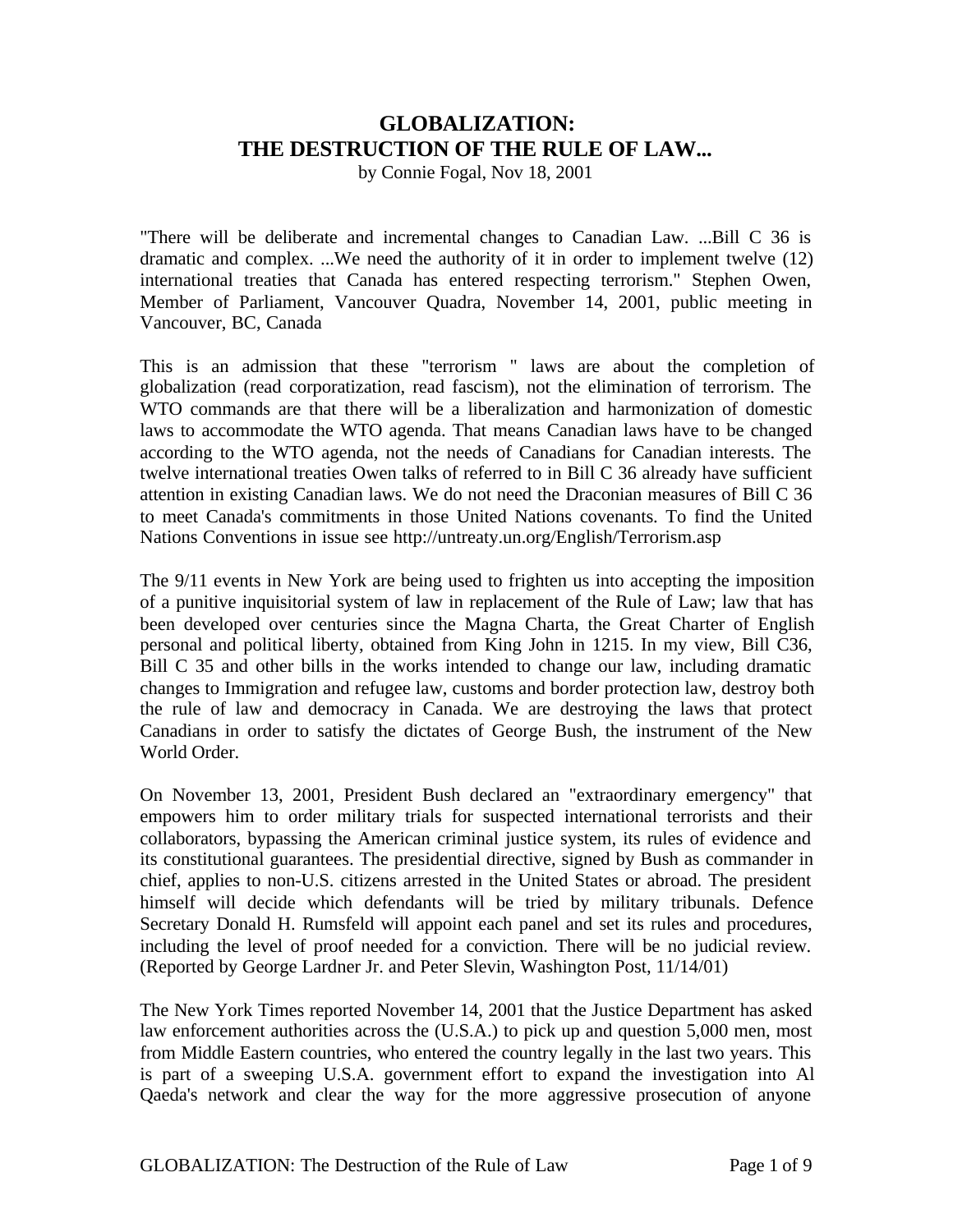charged with terrorism. Under the order, the president himself is to determine who is an accused terrorist and therefore subject to trial by the tribunal. The order states that the president may "determine from time to time in writing that there is reason to believe" that an individual is a member of Al Qaeda, has engaged in acts of international terrorism or has "knowingly harbored" a terrorist.

The same New York Times article said the names of 5000 people that the U.S. Justice department wants to interview were compiled from Immigration and State Department records of people who entered the U.S.A. since Jan 1, 2000, on tourist, student, or business visas. Only men aged 18 to 33 with those visas that are living in the U.S are on the list.

There are about 800 people arrested and detained in Canada as suspects who have been denied access to lawyers and family. (Rocco Galati, submissions to Justice and Human Rights Committee on behalf of the Canadian Islamic Congress, Nov.5,2001) http//www.canadianliberty.bc.ca/liberty-vs-security/

President Bush is talking of sending suspected terrorists to countries that sanction torture for investigation. U.S.A. media is openly talking about using torture as an investigative technique. "The legitimacy of torture as an investigative tool is the latest in a progression of disturbing and horrific topics the news media is now presenting to its audience," New York Times

http//www.nytimes.com/2001/11/05/business/media/05TORT.html?todaysheadlines

Nowhere in international law or in western democracies is torture sanctioned. The highest court in Israel denounced the use of torture in Israel and forbade it. It has come to a sorry state that in the year 2001 such a sick concept as torture is contemplated.

In Canada, our Parliament is preparing new laws on immigration and customs and border protection to harmonize with the US laws. Our sovereign right and entitlement to make laws in our tradition and according to our social ethic is being thrown away by Parliamentarians who know no history nor law, or who are cowards cringing and cowering before a bully, or who are themselves culpable.

What is the Rule of Law?

Margot E. Young and Donald J. Sorochan Q.C. give us helpful definitions and explanations in Pepper in Our Eyes, the Apec Affair, Wesley Pue, editor, UBC Press 2000, Vancouver, Toronto ISBN O-7748-0780-6 paperback

Margot E Young in her article "Relax a Bit in the Nation" Constitutional Law 101 and the APEC Affair says there are two unwritten elements of Canada's constitution, two principles that are implicit and essential. They are the Rule of Law and Democracy. (p45) She boils down the rule of law to two simple notions:

1. The rule of law requires that individuals be protected from arbitrary power.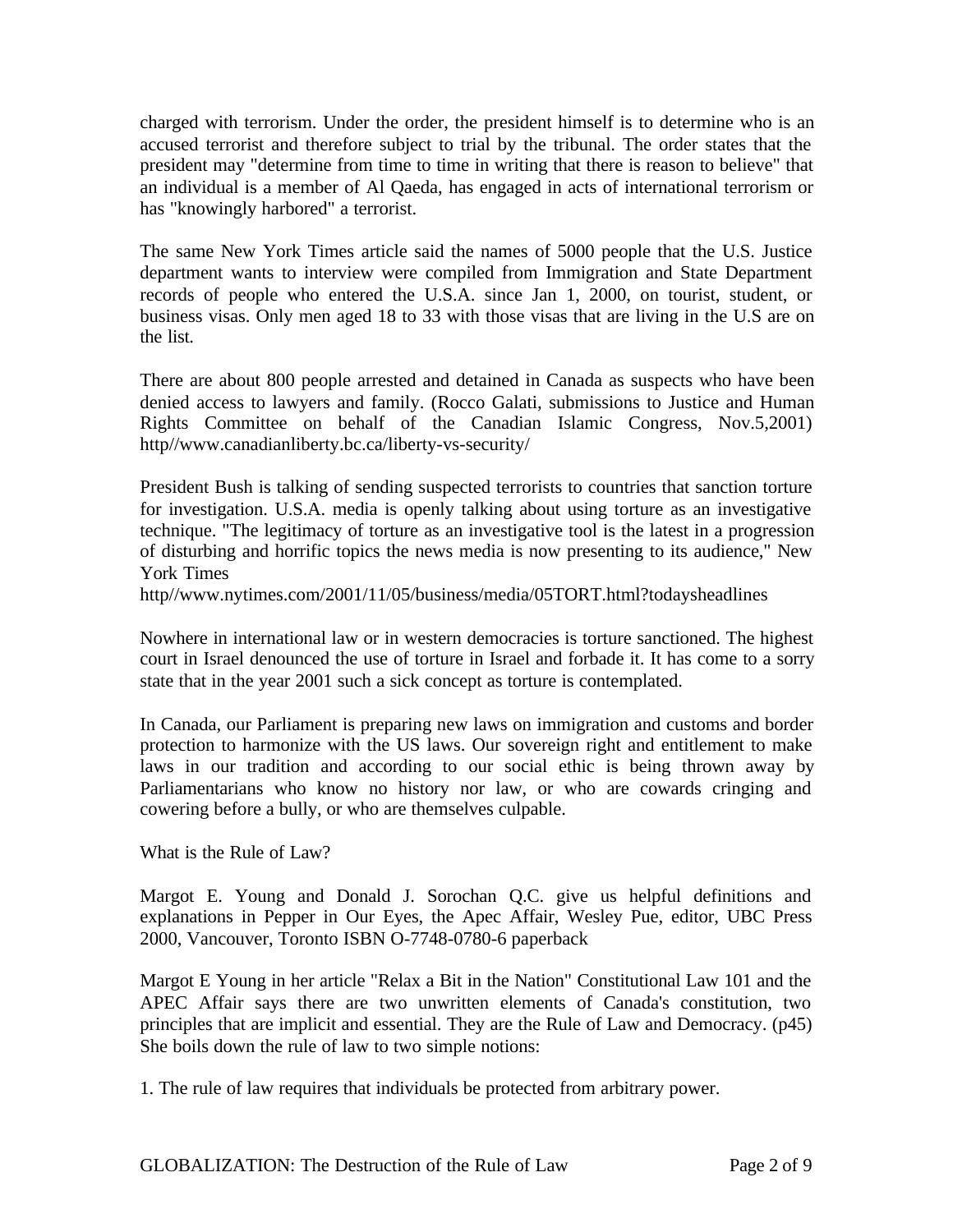2. The rule of law means that all persons- ordinary citizens or members of the government- are equally subject to the law: one law for all. (P47)

She sets out the connections of the rule of law in our constitution (pp45-46):

\* The Supreme Court of Canada states that the principle of the rule of law is clearly a principle of our constitution and democracy.

\* The rule of law lies in the preamble (the interpretive guide) to the Charter of Rights and Freedoms "Whereas Canada is founded on principles that recognize the supremacy of God and the rule of law".

\* The preamble to the Constitution Act, 1867 imports into Canadian constitutional structure the principles and postulates of the United Kingdom where the rule of law has long been understood to be the basis of British law.

\* The Supreme Court of Canada has held that the rule of law is implicit in the nature of a constitution.

Donald J. Sorochan Q.C. at p.57The Apec Protest, the Rule of Law, and Civilian Oversight of Canada's National Police Force wrote "The rule of law means that everyone is subject to the ordinary law of the land. This is so regardless of public prominence or governmental status. It requires the law to be applied equally to all, without fear or favour and in an evenhanded manner between government and citizen. It ensures that all are equal before the law. The rule of law is not the law of the ruler. There is no exemption from the ordinary law of the state for agents of government, and no one, no matter how important or powerful, is above the law."

So, ask Canada's Parliamentarians why they (except the NDP caucus) are creating a new law (Bill C 35) that would exclude known state terrorists from the application of Bill C 36, Canada's anti-terrorism law? See BILL C-35, An Act to amend the Foreign Missions and International Organizations Act

<http://www.parl.gc.ca/37/1/parlbus/chambus/house/bills/government/C-35/C-35 \_1/C-35TOCE.html>

See article written by Richard Saunders, Coordinator, Coalition to Oppose the Arms Trade. " Bill C -35: Granting Diplomatic Immunity to State Terrorists" at <http://www.canadianliberty.bc.ca/liberty-vs-security/richard\_sanders-bill-c35.html> or at Web site <http://www.ncf.ca/coat>

There are principles of justice that form the basis of the Rule of Law. These principles have been defined by the Conference on Security and Cooperation in Europe (CSCE) attended by all the European countries, Canada, and the United States in Paris (1989), Copenhagen (1990), and Moscow (1991) (Referred to by Donald J. Sorochan Q.C in Pepper in Our Eyes, aforesaid at page 59.) At page 60 Sorochan refers to the broader principles of justice recognized by the conferences. Bill C 36 violates the following principles:

\*Everyone will be presumed innocent until proven guilty according to law.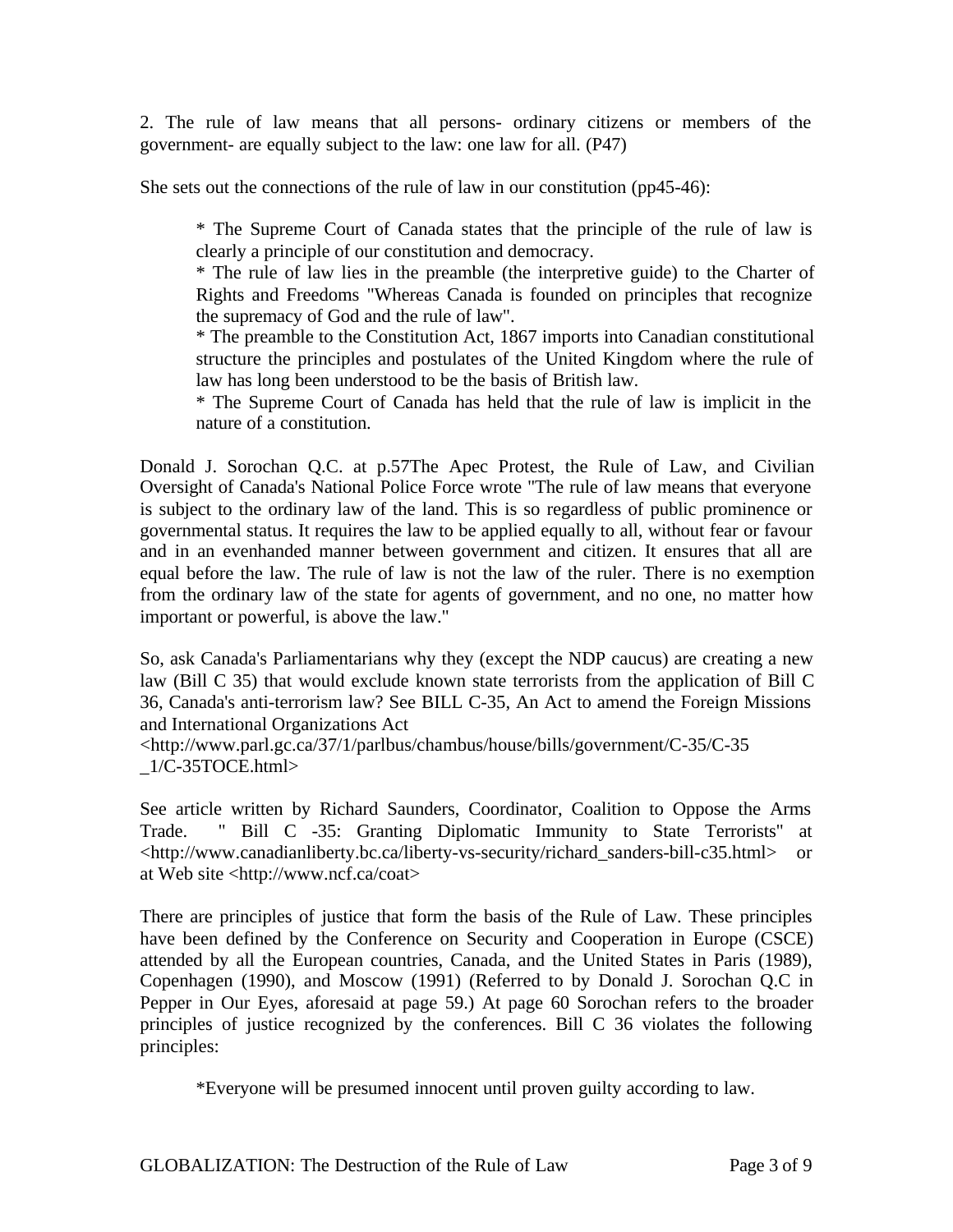\*Any person arrested or detained on a criminal charge will have the right to be brought promptly before the judge or other officer authorized by law to decide the lawfulness of the arrest or detention.

\*Everyone will be entitled to a fair and public trial.

\*All persons are equal before the law and are entitled without any discrimination to the equal protection of the law.

\*The government and the public authorities have a duty to comply with the constitution and to act in a manner consistent with law.

\*Human rights and fundamental freedoms will be guaranteed by law.

\*Everyone will have an effective means of redress against administrative decisions.

\*Judges will be independent, and the public judiciary will operate impartially.

\*The independence of the legal profession will be protected.

\*Everyone will have the right to defend himself or herself in court in person or through prompt legal assistance, which will be given free if the person does not have sufficient means to pay for it.

\*Domestic legislation will comply with international laws relating to human rights, including guarantees for the freedom of information and communication, travel, thought, conscience and religion, right of peaceful assembly, and demonstrations, associations, private property, etc

Antiterrorism bills are being passed in various western former "democracies", including the US, Britain, Australia, Canada. They do far more that eliminate civil liberties. They eliminate justice. They return to an inquisitorial system of arbitrary arrest and detention (the "disappeared"). Summarized police allegations replace evidence (proof). The concept of evidence (proof) is gone. Accusation equals guilt. The concept of innocent until proven guilty is gone. The two essential elements of criminal law to establish guilt, mens rea and actus reus, are gone. (Mens rea is intention to do a crime and actus reus is the fact of doing the crime.) If the state decides a terrorist act was committed and you were in anyway connected or associated, you are guilty whether or not you intended to do the criminal act or whether or not you did the act. The right to remain silent is gone. The principle of confidentiality between lawyer and client is gone (akin to forcing a priest to reveal the contents of the confessional). The concept of a fair trial and the right to a full defence is gone. People or organizations accused of being a terrorist are put on a list. Anyone who associates with listed person or organization can be by association defined as a terrorist. Hence lawyers who defend people accused of being a terrorist face being defined themselves as terrorists. Property and bank accounts can be frozen and confiscated by accusation of being a terrorist. Punishments are excessive and severe (life imprisonment in many cases). These are some of the horrors of Bill C 36.

Rocco Galati, lawyer for the Canadian Islamic Congress, in submissions re Bill C 36 to Canada's Justice and Human Rights Committee on November 5, 2001 said "... the Muslim and Arab communities will be directly affected. You just have to witness the approximately 800 illegal detentions in this country currently going on in the correctional centres before you even have Bill C-36, where Muslims and Arabs have been directed not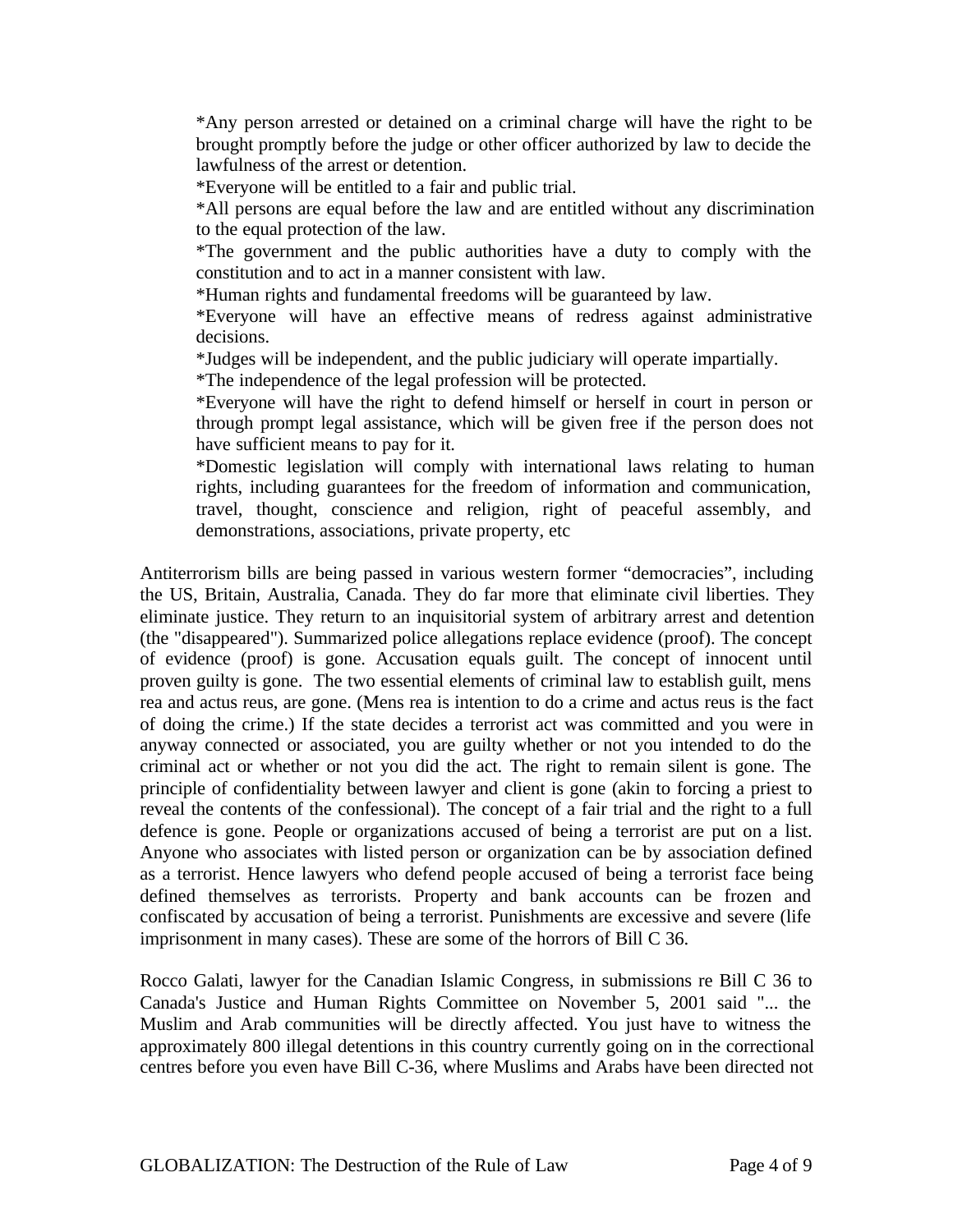to be able to phone their lawyers, see their lawyers, phone their families, see their family as of September 11. That's going on right now. I see it in the jails every day."

"This bill is, in my humble submission, obscene in the net it casts. You might as well have deleted the constitution from our landscape. This bill is so overbroad, it catches socio-economic and political offences. It creates them: strikes, work stoppages, boycotts, protests, association, assembly, and free speech."

"What's insidious about this bill, if you read section 27 and the definition of what is 'a prejudicial act to the safety or interest of the state', there are various economic crimes in here that relate back to the definition of terrorism which would catch, (boycotts for environmental and ethical reasons) would catch any legal strike against the financial markets. This is as much about stomping anti-globalization, anti-poverty, anti-logging protest as it is about terrorism. In fact, if it were just about terrorism, this bill would be 10 to 15 pages long. You are invoking extraordinary measures that we haven't since June 21, 1941 and October 1970 in terms of secret trials, secret trial mechanisms, the abrogation of the right to remain silent, self-incrimination, the 72-hour detention without charge. You have investigative hearings that do away with all charter rights, and then you have seizure of property, and then to charge, convict and sentence someone even without knowledge if he's a facilitator with secret trials."

"I'm probably the only one in the room who's actually conducted these secret trials under the Immigration Act (An existing act without Bill C 36). They are the substance of a dictatorship, of a police state. You don't get to see the evidence, ever. It's all dealt with by the judge, it's covered. The accused person never gets to see it. "

....

"The problem with our legislation (Bill C 36) that makes it stand out like a sore thumb is, how do you get an alleged terrorist convicted and how do you have his assets seized? It's in the mechanisms of the 72-hour detention, the investigative hearings, and the secret trials before the trial court that this legislation is unprecedented anywhere in the world. "

...

"...it's the way people are arrested without cause or need for a probable cause, and held for 72-hours. They can, in theory, be out the door and back in for another 72, and another 72. There's nothing that stops that. We saw that during the FLQ crisis. Secondly, it's hauling people in for investigative hearings. If you don't answer a question, that's an offence, and you can go to jail, even if they ask you, do you have marijuana at home. There's nothing that protects against self-incrimination of non-terrorist acts in the bill, for instance. Thirdly, when you get to court, and this is unprecedented, the star chamber proceedings that you've mirrored from the immigration terrorist certificates that we've seen for the last twelve years, are unprecedented. They're medieval; they're inquisitorial. I've done them. I, in fact sir, won one in Mr. Jabala's xxx case in 1999. CSIS did not like the result. He has been re-arrested on the same allegations in 2001. You can be rearrested and re-arrested even if you're acquitted. That is unprecedented anywhere in the world. As you know, Italy had its terrorism nightmare in the seventies. Germany had its terrorism nightmare in the seventies and eighties. "

....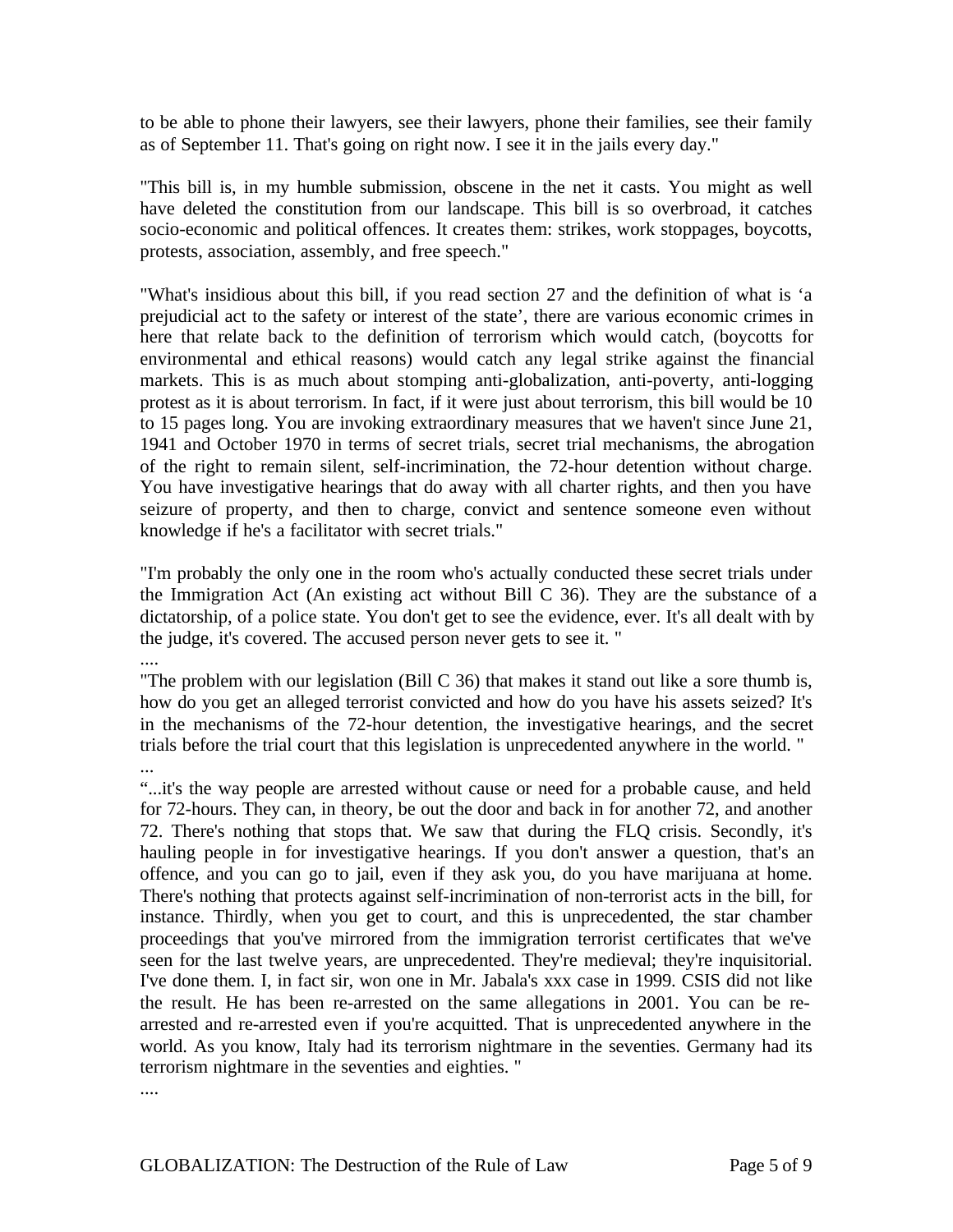".... this, in my humble view and no offence to who drafted it, is a reptilian piece of legislation because it's really conniving in the way it works."

(Mr. Galati illustrates how you have to jump from one part of Bill C 36 to another to follow what it actually does, and to show how tinkering with it will not fix it.) "You have to deal with Section 27 of the bill (of the Official Secrets Act part of the bill) that amends what is 'prejudicial to the safety and interest of the state', which then feeds in to subparagraph  $(83.01)(b)(1)(B)$  because (B) talks about 'something that in whole or in part with the intention of intimidating the public or a segment of the public with regard to its security,' and I underline, 'including its economic security.'"

"Now, you have to then go to the amendment under Section 27 of the Official Secrets Act, that defines that as a 'prejudicial safety interest', and then you have to go to subparagraph  $(S27)3(1)(d)$ ,(f),(j),(k), and (l) and that covers...you can't do anything to adversely affect the financial markets, treaty negotiations for instance, in Quebec City, or APEC."

"That amendment to the Official Secrets Act, coupled with 'economic security interests', means that political and economic dissent are still acts of terrorism under this law. And I'll read you some of those subparagraphs that are there. If you do anything that 'adversely affects the stability of the Canadian economy, the financial system or any financial market in Canada without reasonable economic or financial justification'. So the French farmer who wants to boycott McDonalds and maybe dump something with a dump truck is a terrorist under this provision."

"Sub (l) (if you do anything that) 'impairs or threatens the capability of the Government of Canada to conduct diplomatic or consular relations or conduct and manage international negotiations.' So Quebec City, all the protesters would be terrorists and, in fact, RCMP Commissioner Zaccardelli was asked publicly a few weeks ago could he have used Bill C-36 in Quebec City and he said he might probably not, but yes he could have used it to arrest those as terrorists."

"So (in answer to a question put by a member of the committee whether deleting section 83.01(E) would resolve the concerns against the Bill) deleting the lawful protest part of  $(83.01)$ sub (E) does not do it. You have to go to (b) in  $83.011(b)(i)(B)$  and you have to, unless you delete the amendments to the Official Secrets Act, now (named) the Security of Information Act, you have to delete that reference to 'economic security' because then that in turn makes all civil protests for anti-globalization, anti-logging, antipoverty, anti anything that doesn't have an economic or financial justification an act of terrorism and that's why I referred to this as reptilian before because it really is a slivery piece of legislation."

"It's not clear in the definition of terrorism (that civil protests are terrorist acts). It's by reference to 'economic and financial security' and when you go over to the Official Secrets Act you see that anybody who voices an opinion converse to the government of the day is a terrorist under this (Bill C 36)."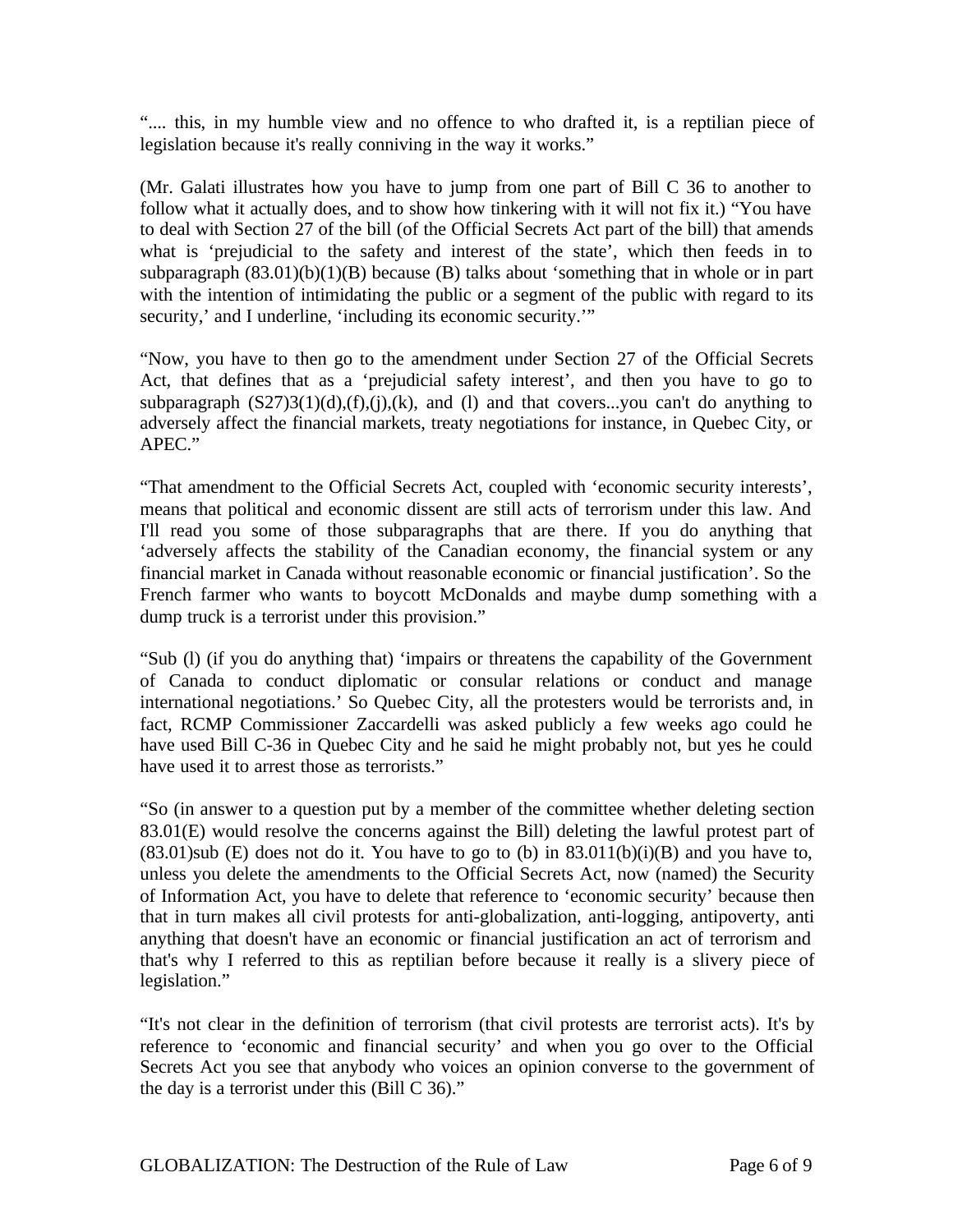(End of reference to Galati submissions)

The system is already operating as if Bill C 36 was in place. It is using existing law (sufficiently Draconian in its own right) to effect it. Protestors are already being affected. A US citizen social activist, Lisa Fithian, was arrested in Ottawa, Canada November 13, 2001 in advance of the G20 economic summit of finance ministers. She was being held by Citizenship and Immigration authorities awaiting deportation. She was in Canada to teach peaceful protest techniques for the G20 economic meetings. She has been in and out of Canada several times during the past year. Grounds for detention include being a flight risk before a deportation hearing can take place, or being deemed a risk to Canadians. (The Canadian Press, Wednesday November 14, 2001.)

At the protest against the G20 economic summit November 17, 2001 in Ottawa, Canada, where thousands demonstrated, the police unleashed police dogs that attacked peaceful protestors. (The good news is that simultaneous to the G20 protests in Ottawa, in 60 cities in Europe tens of thousands of protestors were demonstrating against the G20 summit as they were in other parts or Canada. Source: C.B.C radio, Sunday Morning, November 18, 2001)

Despite the classic crushing process rampant in the commands of the WTO, the World Bank, and the IMF, which process is being institutionalized in these dramatic changes to domestic laws around the western world, protestors are not submitting. The intention of these Draconian laws is to terrorize protestors, drive them into submission, and bend them to the will of the new Iron Heel. These laws are being implemented precisely because of the success of the masses of demonstrators around the world who understand freedom versus oppression. The indoctrination tactic of a Stephen Owen repeatedly trying to frighten the audience and blame Bin Laden and 9/11 as justification to destroy democracy just could not fly before an informed educated audience.

Just as the government of Canada is determined to destroy our democracy ("We will bring in legislation to stop terrorism .... Bill C36 is aimed at political, ideological, and religious motivations and perversions that intimidate and move governments," Stephen Owen November 14, 2001), so the citizens of Canada are determined to save it. We are not so weak as Goering said. (Goering was Adolph Hitler's #2 man. He commented on how to generate public acceptance and enthusiasm for the mass slaughter that is war):

"Why of course the people don't want war. Why should some poor slob on a farm want to risk his life in a war when the best he can get out of it is to come back to his farm in one piece? Naturally the common people don't want war neither in Russia, nor in England, nor for that matter in Germany. That is understood. But, after all, it is the leaders of the country who determine the policy and it is always a simple matter to drag the people along, whether it is a democracy, or a fascist dictatorship, or a parliament, or a communist dictatorship. Voice or no voice, the people can always be brought to the bidding of the leaders. That is easy. All you have to do is tell them they are being attacked, and denounce the peacemakers for lack of patriotism and exposing the country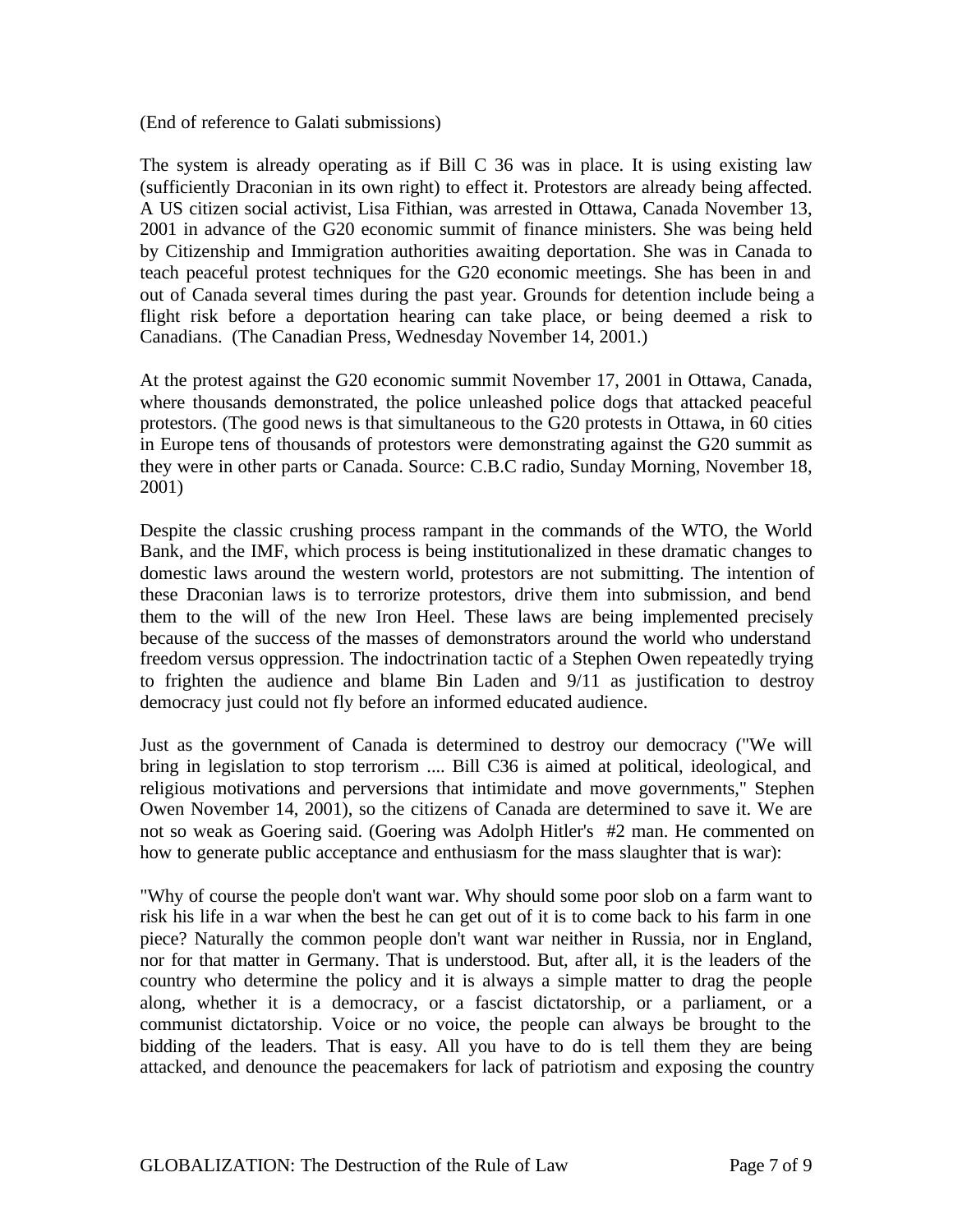to danger. It works the same in any country." Goering. See VETERANS SPEAKERS ALLIANCE! http//www.vsasf.org/

The following is information on contacting Members of Parliament:

To send a form letter or your own letter to Cabinet, and Senators, and Leaders, and relevant committee members go to the home page of www.canadianliberty.bc.ca

To find the email addresses for all other MPs and all Senators click on the following link http//www.canadianliberty.bc.ca/contact/mp-addresses.html

To get fax numbers for your Member of Parliament or other Canadian MPs go to http//www.canada.gc.ca/directories/direct\_e.html . Once onto the site, double click on the line you want. i.e., if you know the name of your MP or if you do not. When the MP names come up, double click on the name you want. A picture of the MP and all contact info will come up on the individual MP, i.e. e-mail, fax, regular mail addresses.

Other ways to contact your MP:

\* To obtain constituency address, telephone, and fax details about any Member of Parliament and to find out who is your MP call 1-800-667-3355.

\* Write your MP at House of Commons, Ottawa, Ontario, K1AO86 (no stamp needed to mail MP).

\* Senators' telephone numbers & addresses1-800-267-7362;

\* House of Commons, information 1- 613-992-4793

Now more than ever it is the time to speak out, to write to your MP, MLA, municipal councillor, and to every community organization, church, and leader in your community, and to the media.

## "First They Came For"....... by Reverend Martin Niemoeller

"In Germany, the Nazis first came for the communists, and I didn't speak up because I wasn't a communist.

Then they came for the Jews, and I didn't speak up because I wasn't a Jew. Then the came for the trade unionists, and I didn't speak up because I wasn't a trade unionist.

Then they came for the Catholics, but I didn't speak up because I was a protestant. Then they came for me, and by that time there was no one left to speak for me."

Reverend Niemoeller, a German Lutheran pastor, was arrested by the Gestapo and sent to Dachau in 1938. He was freed by the allied forces in 1945